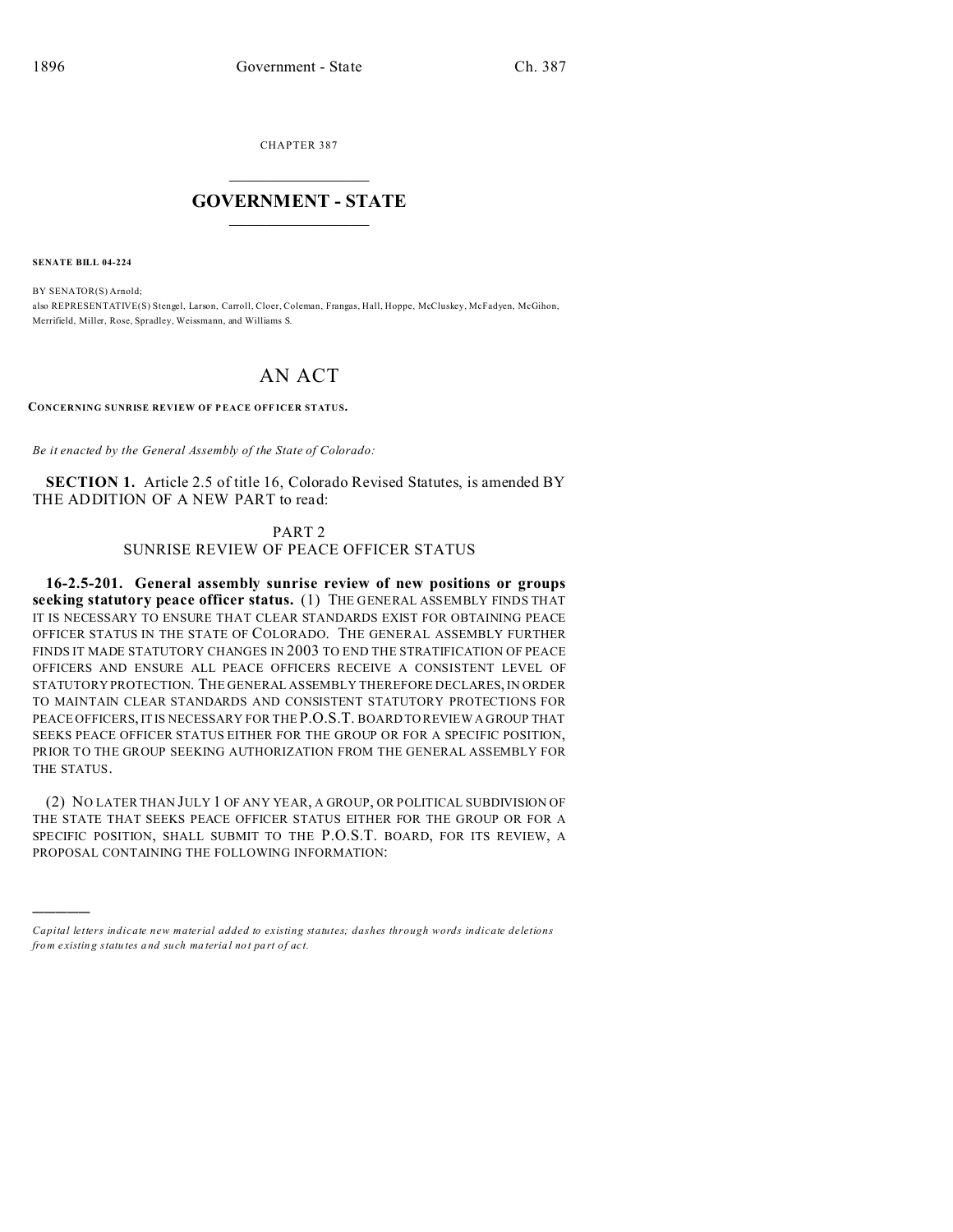(a) A COMPLETE DESCRIPTION OF THE POSITION OR A DESCRIPTION OF THE GROUP PROPOSED FOR PEACE OFFICER STATUS AND AN ESTIMATE OF THE NUMBER OF PERSONS WHO HOLD THE POSITION OR ARE IN THE GROUP;

(b) A DESCRIPTION OF THE SPECIFIC NEED FOR THE AUTHORITY AND PROTECTIONS REQUIRED FOR THE POSITION OR GROUP;

(c) THE BENEFIT TO THE PUBLIC THAT WOULD RESULT FROM GRANTING THE STATUS;

(d) THE COSTS ASSOCIATED WITH GRANTING THE STATUS; AND

(e) A RESOLUTION OR LETTER OF SUPPORT FOR PROPOSED CHANGE IN STATUS FROM THE CHIEF EXECUTIVE OFFICER OF THE UNIT OF GOVERNMENT OR POLITICAL SUBDIVISION EMPLOYING THE GROUP OR OVERSEEING THE PROPOSED POSITION.

(3) AFTER RECEIVING THE INFORMATION SPECIFIED IN SUBSECTION (2) OF THIS SECTION, THE P.O.S.T. BOARD SHALL PREPARE AN ANALYSIS, EVALUATION, AND RECOMMENDATION OF THE PROPOSED STATUS. THE ANALYSIS, EVALUATION, AND RECOMMENDATION SHALL BE BASED UPON CRITERIA ESTABLISHED BY THE P.O.S.T. BOARD IN RULES ADOPTED PURSUANT TO SECTION 16-2.5-203.

(4) (a) THE P.O.S.T. BOARD SHALL CONDUCT A HEARING WITH THE GROUP SEEKING PEACE OFFICER STATUS FOR THE GROUP OR FOR A SPECIFIC POSITION.

(b) AT THE HEARING, THE DETERMINATION AS TO WHETHER PEACE OFFICER STATUS IS NEEDED SHALL BE BASED UPON THE CRITERIA CONTAINED IN THE P.O.S.T. BOARD RULES.

(5) AFTER THE HEARING, THE P.O.S.T. BOARD SHALL SUBMIT A REPORT TO THE GROUP SEEKING PEACE OFFICER STATUS FOR THE GROUP OR SPECIFIC POSITION AND TO THE JUDICIARY COMMITTEES OF THE HOUSE OF REPRESENTATIVES AND THE SENATE NO LATER THAN OCTOBER 15 OF THE YEAR FOLLOWING THE YEAR IN WHICH THE PROPOSAL WAS SUBMITTED.

(6) THE GROUP SEEKING PEACE OFFICER STATUS FOR THE GROUP OR SPECIFIC POSITION MAY REQUEST MEMBERS OF THE GENERAL ASSEMBLY TO PRESENT APPROPRIATE LEGISLATION TO THE GENERAL ASSEMBLY DURING EACH OF THE TWO REGULAR SESSIONS THAT IMMEDIATELY SUCCEED THE DATE OF THE REPORT REQUIRED PURSUANT TO SUBSECTION (2) OF THIS SECTION WITHOUT HAVING TO COMPLY AGAIN WITH THE PROVISIONS OF SUBSECTIONS (2) AND (4) OF THIS SECTION. BILLS INTRODUCED PURSUANT TO THIS SUBSECTION (6) SHALL COUNT AGAINST THE NUMBER OF BILLS TO WHICH MEMBERS OF THE GENERAL ASSEMBLY ARE LIMITED BY JOINT RULE OF THE SENATE AND THE HOUSE OF REPRESENTATIVES. THE GENERAL ASSEMBLY SHALL NOT CONSIDER PEACE OFFICER STATUS OF MORE THAN FIVE POSITIONS OR GROUPS IN ANY ONE SESSION OF THE GENERAL ASSEMBLY.

(7) THIS SECTION IS EXEMPT FROM THE PROVISIONS OF SECTION 24-1-136 (11), C.R.S., AND THE PERIODIC REPORTING REQUIREMENT OF THAT SECTIONSHALLREMAIN IN EFFECT UNTIL CHANGED BY THE GENERAL ASSEMBLY ACTING BY BILL.